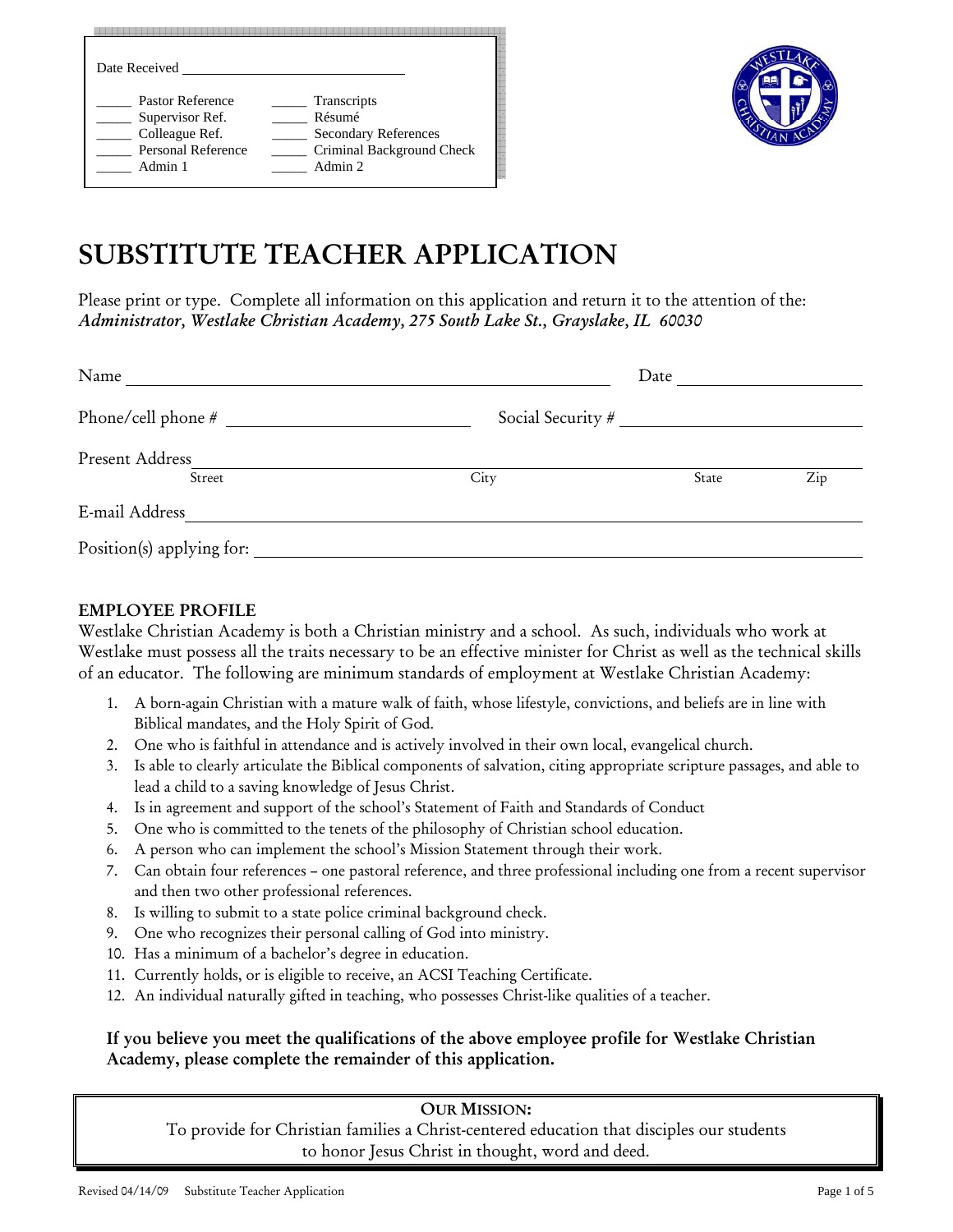# PERSONAL

|                |                                                                                | Are you a born-again Christian? ___________How long have you had this assurance? ___________________                                                                                                                                 |
|----------------|--------------------------------------------------------------------------------|--------------------------------------------------------------------------------------------------------------------------------------------------------------------------------------------------------------------------------------|
|                |                                                                                |                                                                                                                                                                                                                                      |
|                |                                                                                |                                                                                                                                                                                                                                      |
|                |                                                                                |                                                                                                                                                                                                                                      |
|                |                                                                                |                                                                                                                                                                                                                                      |
|                |                                                                                |                                                                                                                                                                                                                                      |
|                | Is spouse a born-again Christian? Yes No Uncertain                             | Is spouse supportive of your ministering in a Christian school? Yes No<br>Uncertain<br>Marital Status: $\Box$ single $\Box$ married $\Box$ divorced $\Box$ remarried                                                                 |
|                | Names and current grades of children and/or dependents:                        |                                                                                                                                                                                                                                      |
|                |                                                                                | <u> Andreas Andreas Andreas Andreas Andreas Andreas Andreas Andreas Andreas Andreas Andreas Andreas Andreas Andreas Andreas Andreas Andreas Andreas Andreas Andreas Andreas Andreas Andreas Andreas Andreas Andreas Andreas Andr</u> |
|                |                                                                                |                                                                                                                                                                                                                                      |
|                |                                                                                | Area(s) applying for: $\Box$ Early Childhood $\Box$ Lower Elementary $\Box$ Upper Elementary                                                                                                                                         |
|                |                                                                                |                                                                                                                                                                                                                                      |
|                |                                                                                | High School: Content Area                                                                                                                                                                                                            |
|                |                                                                                |                                                                                                                                                                                                                                      |
|                |                                                                                |                                                                                                                                                                                                                                      |
|                | Do you subscribe without reservation to our Statement of Faith? Yes            | $\rm No$                                                                                                                                                                                                                             |
|                |                                                                                | Can you work with other Christians who may differ from you in a point of doctrine? Yes<br>N <sub>o</sub>                                                                                                                             |
|                | at Westlake Christian Academy?<br>Yes<br>N <sub>o</sub>                        | Will you abstain from any form of gambling, tobacco use, intoxication, and illegal use of drugs while employed                                                                                                                       |
| Have you ever: | Been discharged/disciplined in a previous job? Yes No<br>Been arrested? Yes No |                                                                                                                                                                                                                                      |
|                | Had your court record expunged? Yes No                                         |                                                                                                                                                                                                                                      |
|                |                                                                                | If you answered "yes" in this question, please explain on separate paper.                                                                                                                                                            |
|                |                                                                                |                                                                                                                                                                                                                                      |

If selected for employment, when would you be available to begin?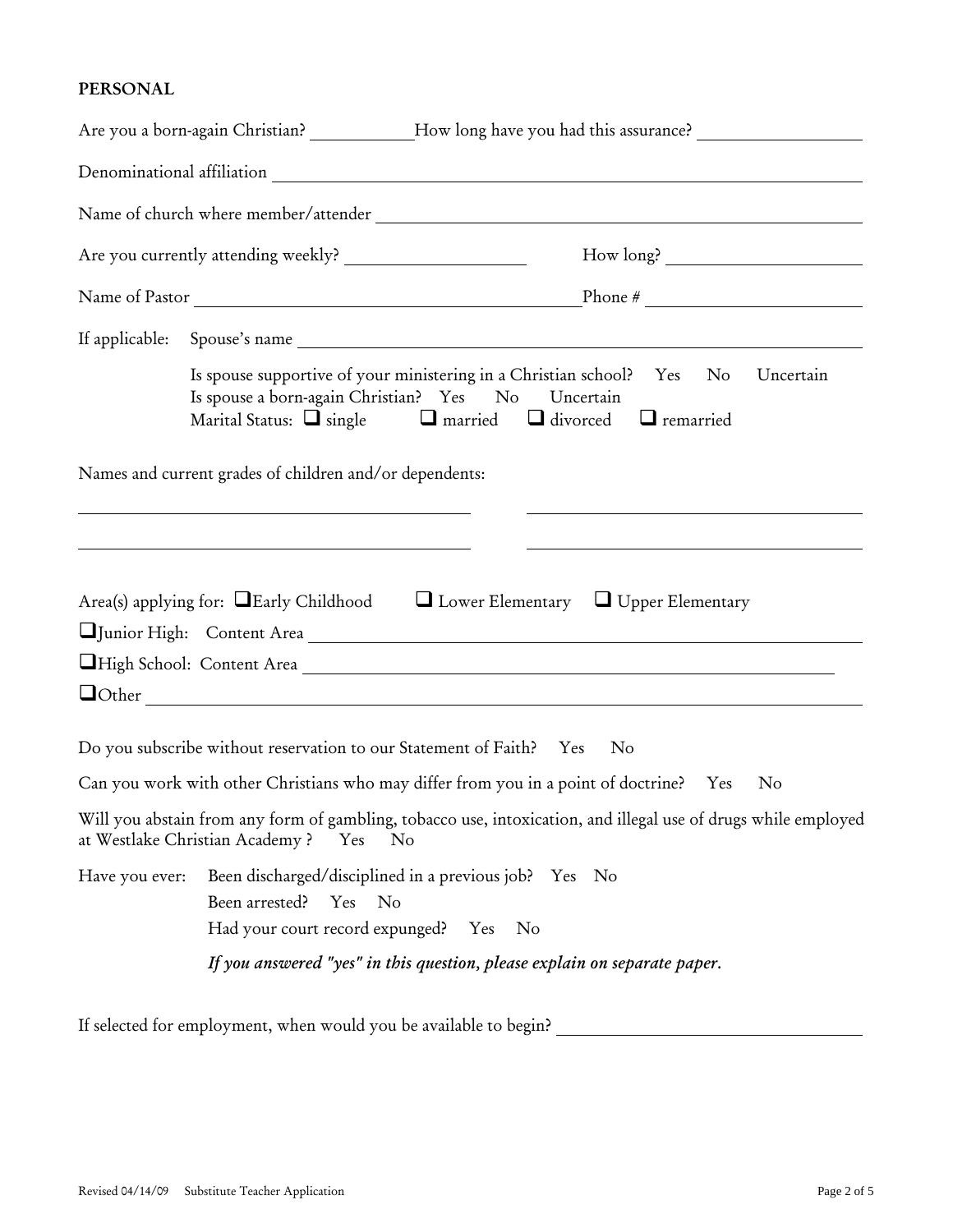#### PERSONAL STATEMENTS

Using additional paper, please respond to the following statements/questions:

- 1) Give a brief account of your Christian conversion explaining how you know you are a born again Christian and describe your personal plan for continued spiritual growth.
- 2) How would you respond to a student asking the question, "How do I become a Christian?"
- 3) Why do you want to be a teacher?
- 4) What do you believe are the qualities of an effective teacher?
- 5) What evidence do you have that would make you believe that you possess these qualities?
- 6) Provide a statement of your philosophy of Christian Education including its main tenets and distinct characteristics of its educational practices. Give evidence of your commitment to Christian education.
- 7) What do you think should be the distinctive characteristics of a Christian school?
- 8) How would your teaching of subject matter differ in a Christian school from a non-Christian school?
- 9) As a teacher in a Christian school, on what basis would you require obedience from your pupils?
- 10) What are your feelings about the use of corporal punishment in school?
- 11) How has the Lord led you to Christian education?
- 12) State why you are interested in becoming a member of this ministry team and give specifics of how you would implement the school's Mission Statement through your teaching.
- 13) If you currently have school age children would you desire that they attend WCA? Why or why not?
- 14) What do you believe concerning homosexuality?
- 15) Why do you think we ask that our employees abstain from from any form of gambling, tobacco use, intoxication, and illegal use of drugs while employed at Westlake Christian Academy?
- 16) State any additional information you believe may be helpful to us in considering your application.

#### PROFESSIONAL PREPARATION & EXPERIENCE

Please include a résumé with this application including a list of the following information:

- 1) All colleges, universities, or trade schools attended including name and location, dates attended, major, any minors, degrees earned.
- 2) All professional experiences beginning with your most recent full- or part-time jobs including name and location, dates of employment, position held, immediate supervisor's name, and telephone number(s). List your total years working in the field of Education and your total years of classroom experience.
- 3) Any special courses or training including Bible training and courses in Christian Education philosophy.
- 4) Any awards, achievements, or recognition.
- 5) Any professional educational organization memberships, past and present.
- 6) All teaching certificates/licenses, their types (standard, special ed., etc.), and expiration dates.
- 7) Any special skills or talents including hobbies.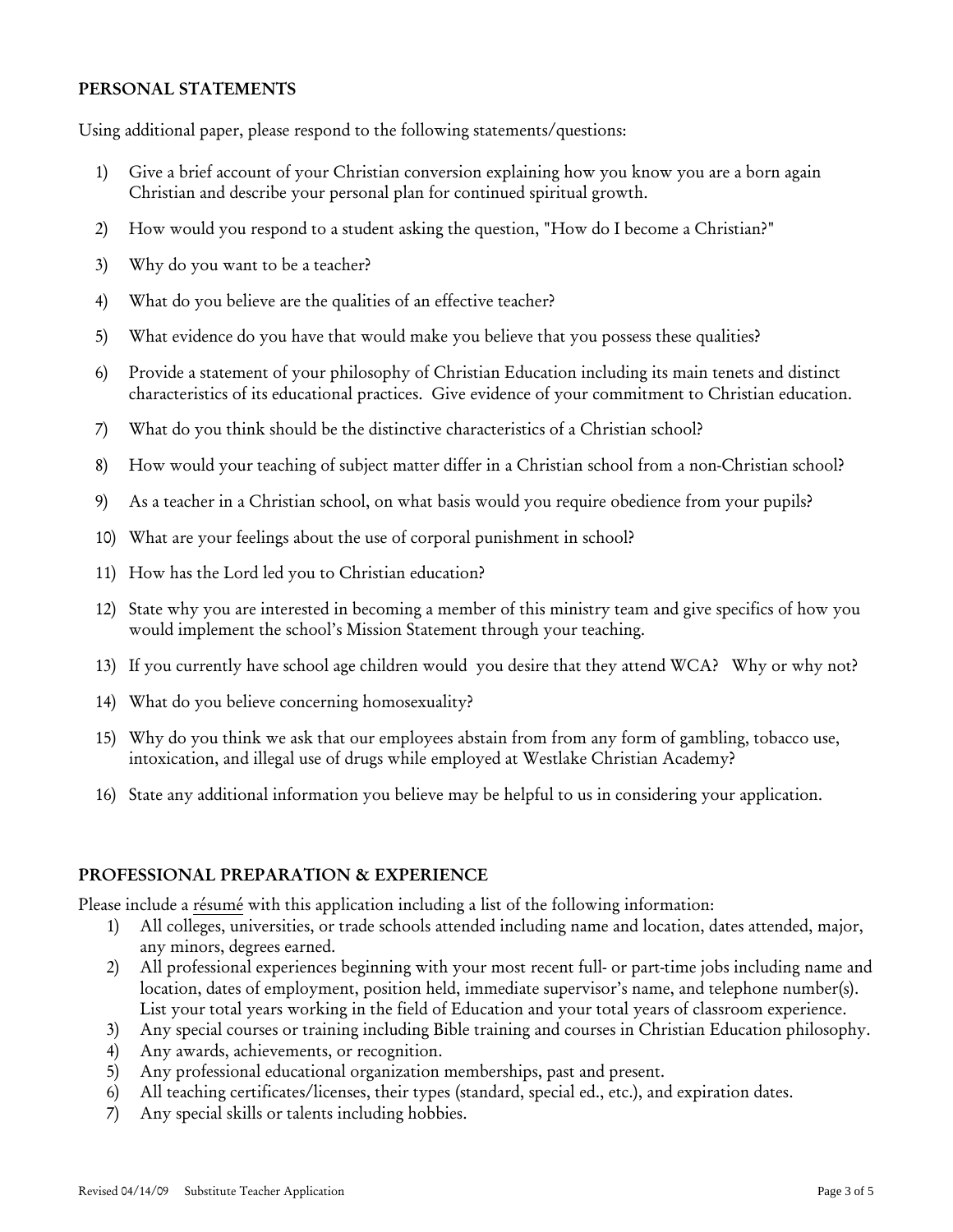#### STATEMENT OF FAITH

- **A.** We believe the Bible to be the inspired and only infallible, authoritative, written word of God. (II Timothy 3:16, 17)
- **B.** We believe that there is one God, eternally existent in three persons; Father, Son, and Holy Spirit. (Matthew 28:19, II Corinthians 13:14)
- **C.** We believe that the universe originated by the creative act of God as revealed in Holy Scripture, and that the form of every kind of life was fixed at the time of its creation. (Genesis 1:1, John 1:1-3)
- **D.** We believe in the true deity and true humanity of our Lord Jesus Christ, His pre-existence, His virgin birth, His sinless life, His miracles, His vicarious and atoning death through His shed blood, His bodily resurrection, His ascension to the right hand of the Father, and His future visible return in power and glory. (Colossians 1:13-20)
- **E.** We believe that the Lord Jesus Christ is the only mediator between God and man. (I Timothy 2:5)
- **F.** We believe that all men are lost and sinful, and that salvation is received through personal faith in the Lord Jesus Christ and by the act of regeneration of life by the Holy Spirit of God. (Romans 3:23-26; Titus 3:5)
- **G.** We believe that by the present indwelling ministry of the Holy Spirit, the Christian is enabled to live a godly life, and that every believer should practice the holiness which God requires.
- **H.** We believe in the resurrection of both the saved and the lost; they that are saved unto the resurrection of life, and they that are lost unto the resurrection of damnation. (John 5:24-25, 28-29)
- **I.** We believe in the spiritual unity of believers in our Lord Jesus Christ. (I Cor. 12:12-13; John17:20-23 )
- **J.** We believe the support of and participation in the task of fulfilling the Great Commission is an obligation of all believers in our Lord Jesus Christ. (Matthew 28: 19-20)
- **K.** We recognize that there are other doctrines held by various Christian believers which they believe to be consistent with the above. However, such teachings shall not be incorporated as approved by the school.

## APPLICANT'S CERTIFICATION AND AGREEMENT

I understand that Westlake Christian Academy does not discriminate in its employment practices against any person because of race, color, national or ethnic origin, gender, age or disability.

I hereby certify that the facts set forth in this initial application are true and complete to the best of my knowledge. I understand that discovery of falsification of any statement or a significant omission of fact may prevent me from being hired, or if hired, may subject me to immediate dismissal regardless of the time elapsed before discovery. If I am released under these circumstances, I further understand that I will be paid and receive benefits only through the day of release.

I authorize Westlake Christian Academy to thoroughly interview the primaryreferences which I have listed, any secondary references acquired, or other individuals which know me and have knowledge regarding my testimony and work record. I also authorize the school to thoroughly investigate my work records and evaluations, my educational preparation, and other matters related to my suitability for the job.

I authorize references and my former employers to disclose to the school any and all employment records, performance reviews, letters, reports, and other information related to my life and employment, without giving me prior notice of such disclosure. In addition, I hereby release the school, my former employers, references, and all other parties from any and all claims, demands, or liabilities arising out of or in any way related to such investigation or disclosure. I waive the right to ever personally view any references given to the school.